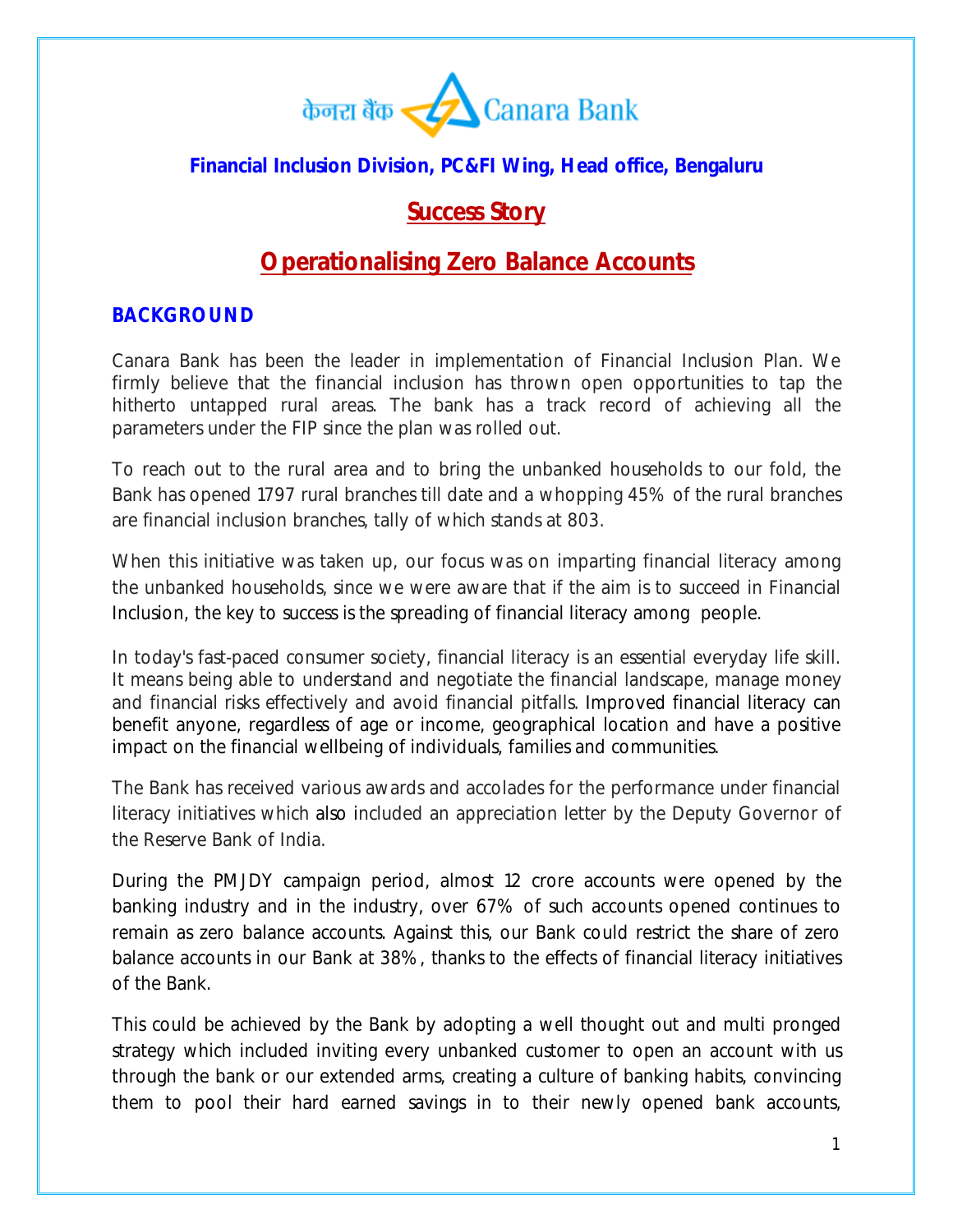explaining them the advantages of saving regularly in banks, availing other banking facilities like remittance, loan etc for improving their life standards. Through various initiatives like street plays, radio jingles, media publicity, jumadi announcements, hoardings, wall paintings in strategic locations, a conscious and strategic financial awareness was created in the minds of the people which led them understand the importance and benefits of having bank accounts and operationalising the accounts. During the awareness camps, shandies, PMJDY camps people were clearly given to understand that the benefits of DBT and DBTl would flow only through their bank accounts and they were exhorted to understand the importance of saving, creating wealth, and building banking history for themselves to avail other benefits from banks in future. All these ably supported by our field functionaries who were internally trained and motivated to carry the mission "financial inclusion" forward paved the way for pooling very healthy average balance in the BSBD accounts opened and keep the zero balance at a very low levels in the bank.

#### **FOCUS ON FINANCIAL LITERACY :**



When 3962 SSAs and 3371 Wards were allotted to us under the Pradhan Mantri Jan Dhan Yojana, we critically analysed the projected number of households in the Sub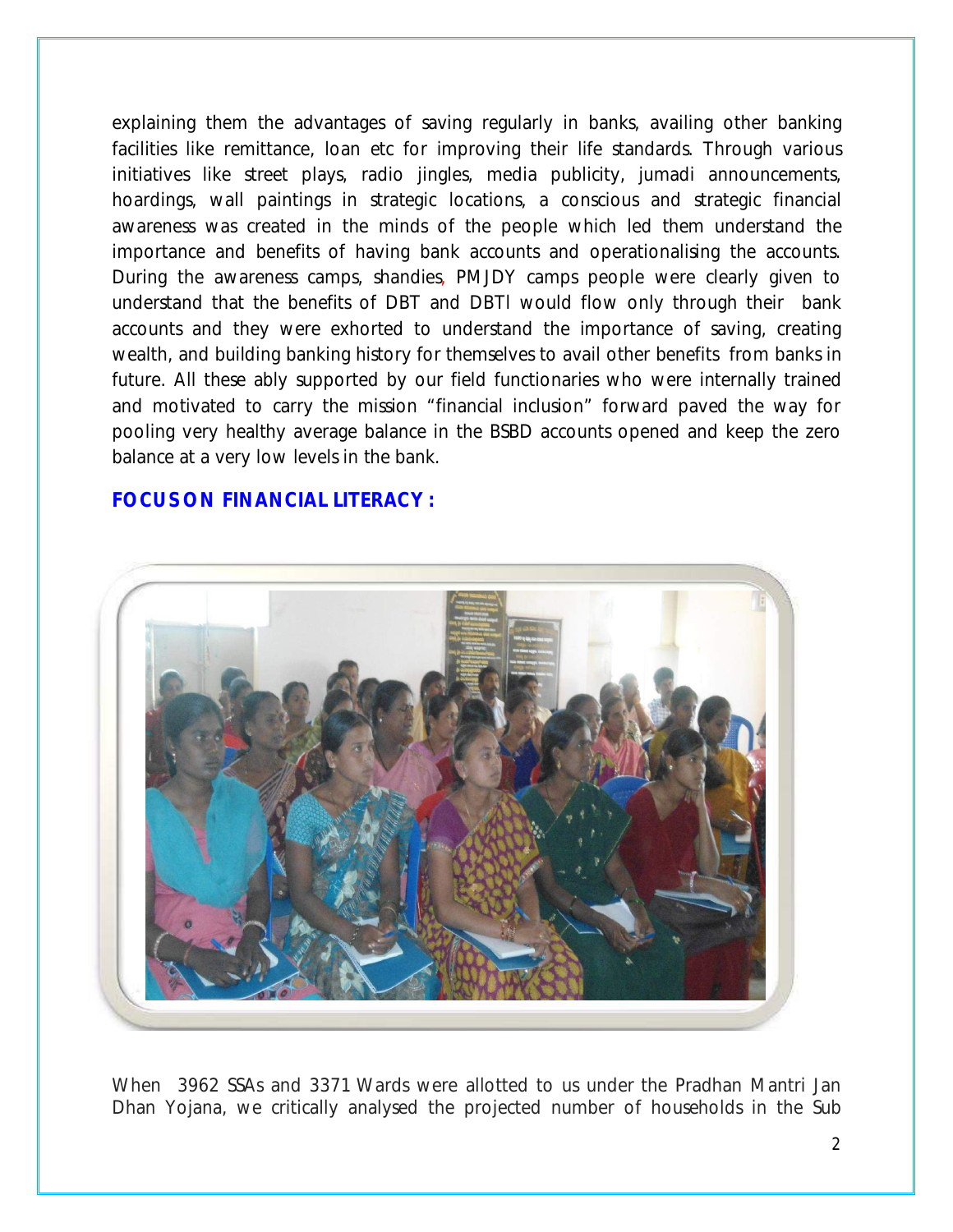allotted locations to be covered. We realized that covering all the households in the all 7333 locations across the country within a span of five months was not an easy task. More challenging task was to make the hitherto unbanked households understand the benefits they are going to get, by opening the accounts with us.

But we were clear in our focus. We activated our financial literacy centers across the country, motivated our Bank Mitras whom we had already trained through Indian Institute of Banking & Finance (IIBF) and IL&FS. Special trainings were organised for our rural Branch Managers with an aim to provide financial literacy to the maximum number of unbanked people.

A group of Top executives drawn from various departments of the Bank were deputed to our Circles to sensitize and motivate the ground level staff for educating the hitherto unbanked customers and to open more number of accounts.

It was ensured that a conducive environment is created when a person who is totally new to the banking environment approaches our Camp or branch or Bank Mitra for opening the account.

The publicity materials including the educative pamphlets were designed and printed in most of the vernacular languages to ensure penetration of the contents at remote locations also. The bank conducted as many as 53487 camps during the first phase of PMJDY and our financial counselors, Bank Mitras and Branch Managers imparted financial literacy to the villagers/unbanked households. They were successful not only in opening new accounts but could also mobilize handsome balance in the accounts so opened. The impact was so infectious that the persons who opened the accounts with zero balance account also started depositing some amount into their accounts.

The Bank could open 60.38 Lac accounts during the first phase and mobilize Rs.738 Crore CASA taking the average balance in the newly opened account to Rs.1222. It is very gratifying that for a bank with 5635 plus branches, only less than 50 branches are having more than 90% of accounts under zero balance which itself speaks for the efforts put in by the bank and its staff.

By using the financial literacy as a tool, in these unbanked locations, we reached the goal of covering unbanked households with at least one account per household, well ahead of others.

The experiment not only proved us right, but created a huge awareness among the unbanked populace in particular.

#### **HOW IT HAPPENED :**

Dissemination of financial literacy with particular reference to the compliance of the norms by the public and benefits for them under the scheme has acted as catalyst in opening of the accounts by such a large number of people. The rural people were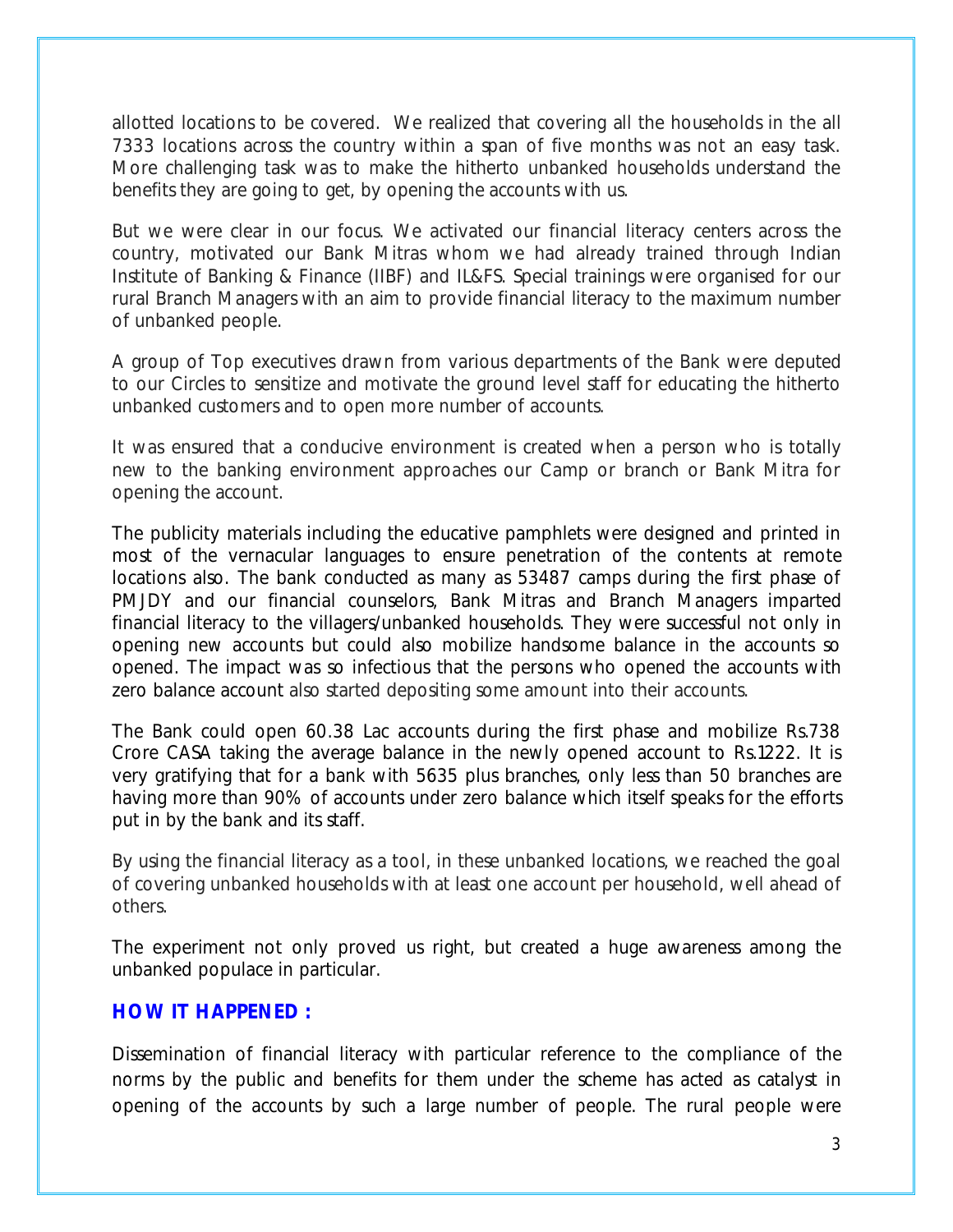educated in the financial literacy camps by lectures, distribution of the literacy materials. The financial literacy has changed the attitude of the rural people and directed them to open their accounts, most of them with some balance, with our branches near to their residence or with our Bank Mitras. As a result, the newly opened accounts under the scheme have generated low cost deposit of Rs. 738 crores which was not in the banking system earlier.

The people were convinced about having a bank account and necessity to transact with the bank for safe keeping of their funds and reaping the benefits of the technology driven banking products and services through the financial literacy measures. The rank and file of the bank, our Bank Mitras and counselors of our Financial Literacy Centers were deeply involved in popularizing the PMJDY scheme in various forums and through camps, publicity materials, meetings and monthly camps.

The following innovative steps were introduced and implemented effectively:

- Formed 'Canara Financial Advisory Trust' to take care of the affairs of the Financial Literacy Centers (FLCs) of the Bank as well as by RRBs sponsored by the Bank. Pan India, we have 63 FLCs which are managed by the counselors who are retired Bankers.
- Involved FLCs during the Pradhan Mantri Jan Dhan Yojana Saturday camps and Mega Camps for providing financial literacy to the unbanked people.
- Our Financial Literacy Centers have educated 15.32 Lac persons and counseled 1.92 Lac persons till January 2015.
- Brought out a comics book on "Money and Savings" in 9 languages and distributed to 2 lakh people through the rural and semi urban branches to reach the rural students and the farming community.
- Organized 35 Financial Literacy programmes for 1057 leaders of NGO/SHG in Tamil Nadu , Karnataka Kerala.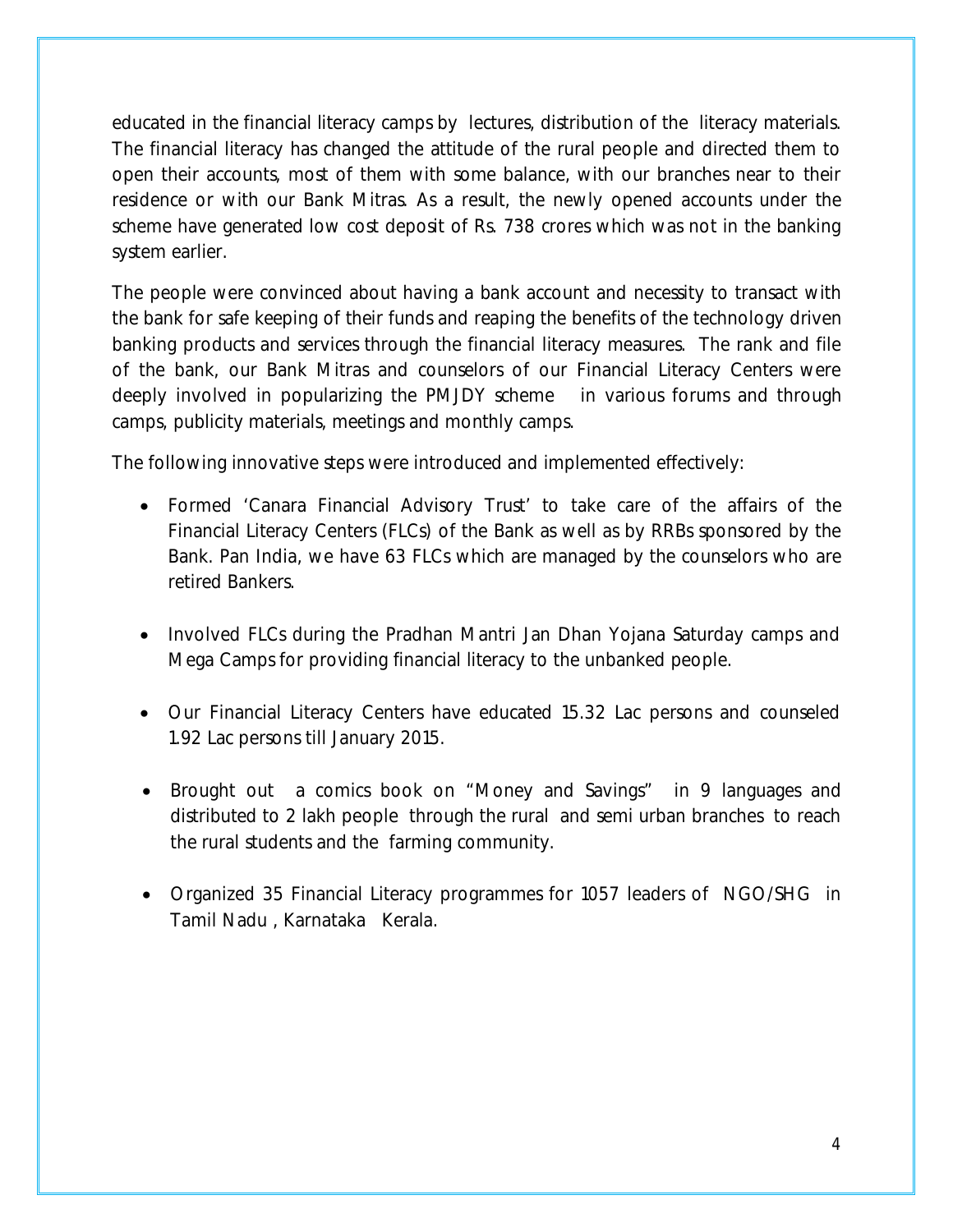

- Financial literacy programmes on 'Banking and Finance were organized in 30 rural schools each in Agra and Aligarh districts in Uttar Pradesh by distributing the comics books. About 30,000 students would be benefitted.
- Financial Literacy programmes were also organized for 46 teachers in five rural schools in Chitradurga district, Karnataka who in turn will impart financial literacy to the students and upgrade their financial awareness..
- Printed "Financial Diary" in Hindi brought out by RBI and distributed to the public through our rural and semi urban branches reaching 70000 people.
- 100 Street Plays as a part of Financial Literacy were conducted in the states of Bihar, Orissa Uttar Pradesh and West Bengal.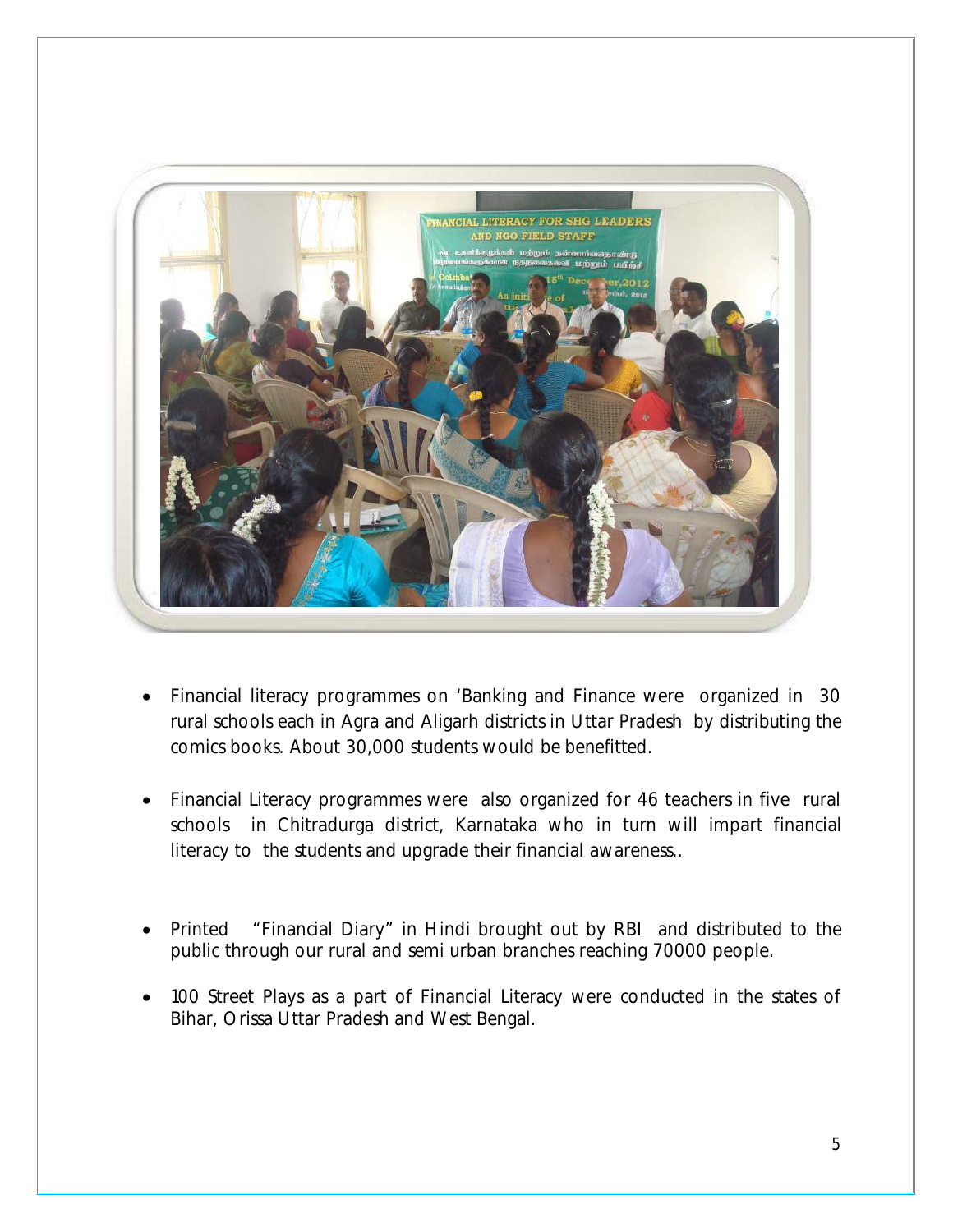Financial literacy programme on banking and finance was conducted for the rural Govt Schools in Karnataka state through the use of tablet PC. Organized in 26 schools and about 5000 students were benefited.



- Translated the CD on Financial Literacy brought out by College of Agriculture Banking(CAB), Pune in Tamil, Malayalam and Kannada and sent to the Staff Training Colleges, RUDSETIs, and RSETIs for use in their training programmes.
- An interview based programme on Financial Literacy programme on DBTL and Aadhaar seeding was telecast thrice through DD, Trivandrum to educate the people on the need and importance of DBTL and Aadhaar Seeding.
- Financial Literacy programmes on banking and finance broadcast through Community Radio station(90.4FM) to cover 8 lakh population in remote rural areas in Karnataka state.
- Educated the people of West Bengal and Orissa on safe parking of their funds through the paper advertisements.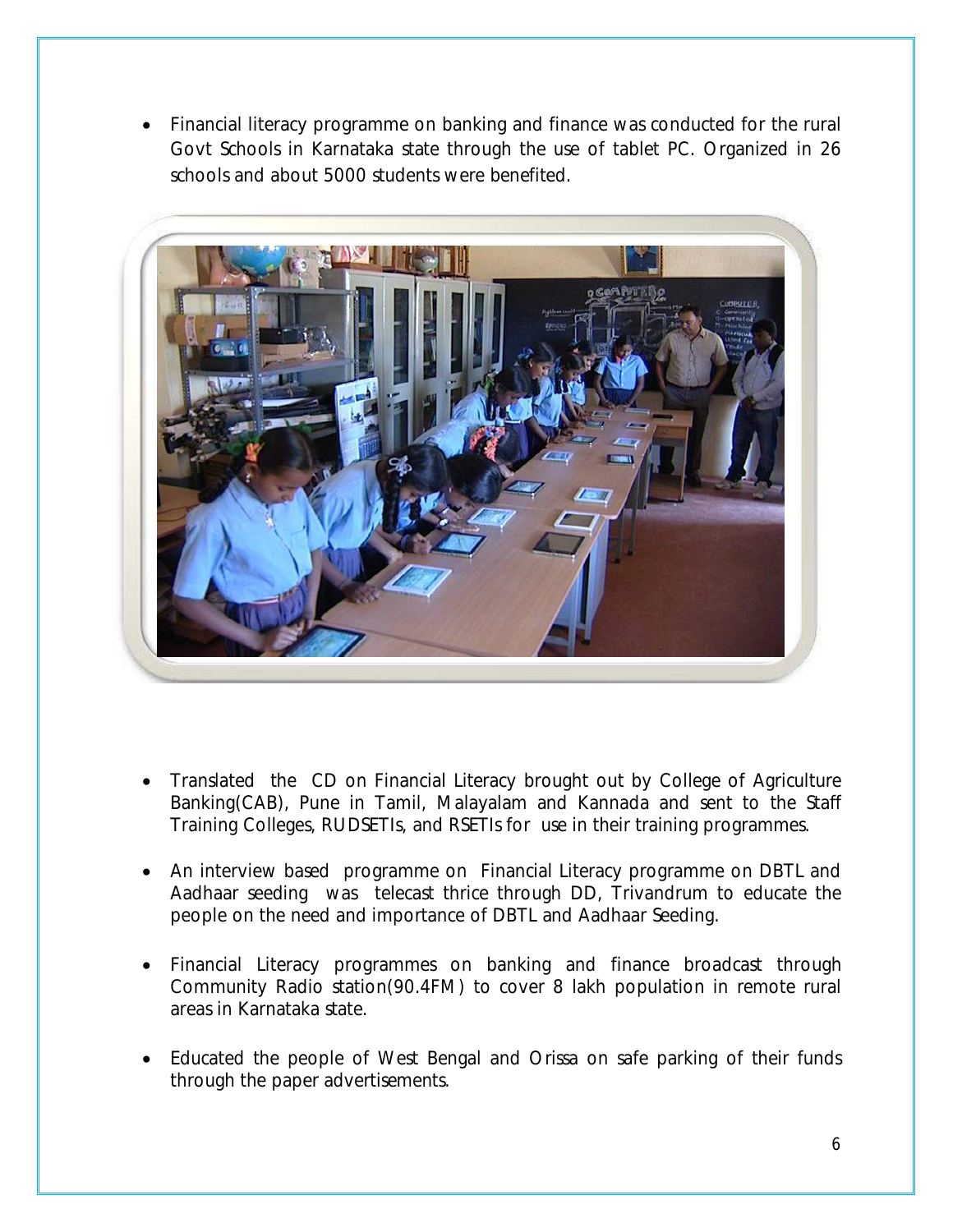- Brought out 6 TVCs on Financial Literacy educating the public on micro insurance, safe investment, GCC, KCCS , BSDA and MSME and telecast during all the episodes of RBI quiz telecast through DD National and DD Sahyadri.
- Thirteen Financial Literacy Camps conducted in association with 3 voluntry agencies, wherein 720 participants were trained during the month of January 2015.
- A Ratio talk and interation programmed on FM radio 'Kali Purse, kaitumba Hana' giving all the benefits and details of PMJDY and motivating the people to do transactions.
- Twenty Yakshagana plays were organized to spread financial literacy to the villagers in the districts of Shimoga and Uttara Kannada. About 4500 villagers were benefitted.

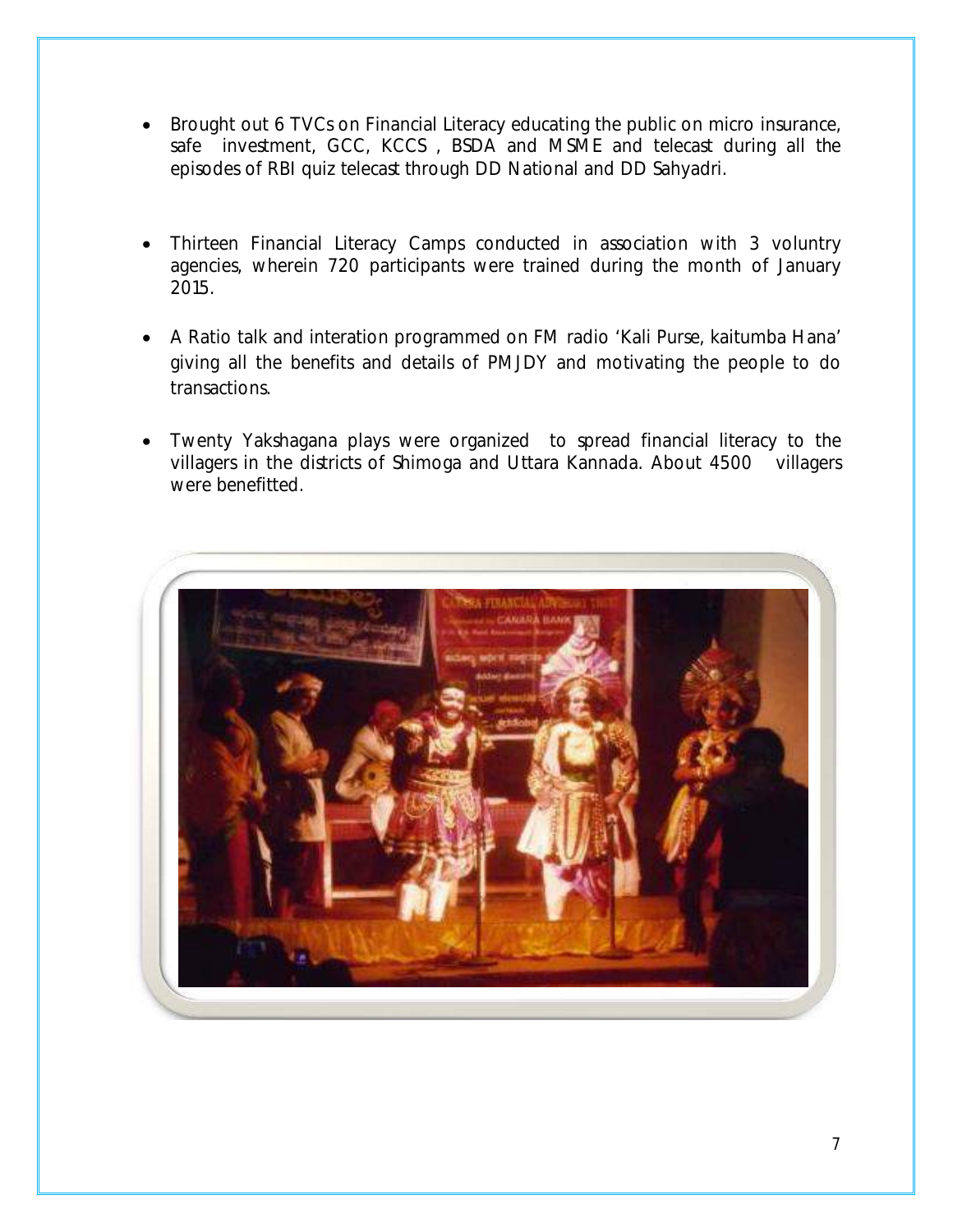- Appointment of Facilitator exclusively for intensifying the Financial Literacy efforts.
- Bank is also engaging Financial Literacy Coordinators at different locations to monitor and motivate the Bank Mitras to involve themselves in Financial Literacy in a big way in their SSAs and encourage the people to do more transactions.
- Trained Bank Mitras through Indian Institute of Banking & Finance & ILFS. They were also provided with extensive training on Banking and Techology aspects by the Bank and the Corporate BC.
- Personal visits of General Managers/Deputy General Mangers from Head Office to all the controlling offices across the country to monitor the progress and conduct of financial literacy camps along with weekly/ monthly camps for account opening.
- Special training to Branch Managers for conducting financial literacy programmes at their branches/in their service area.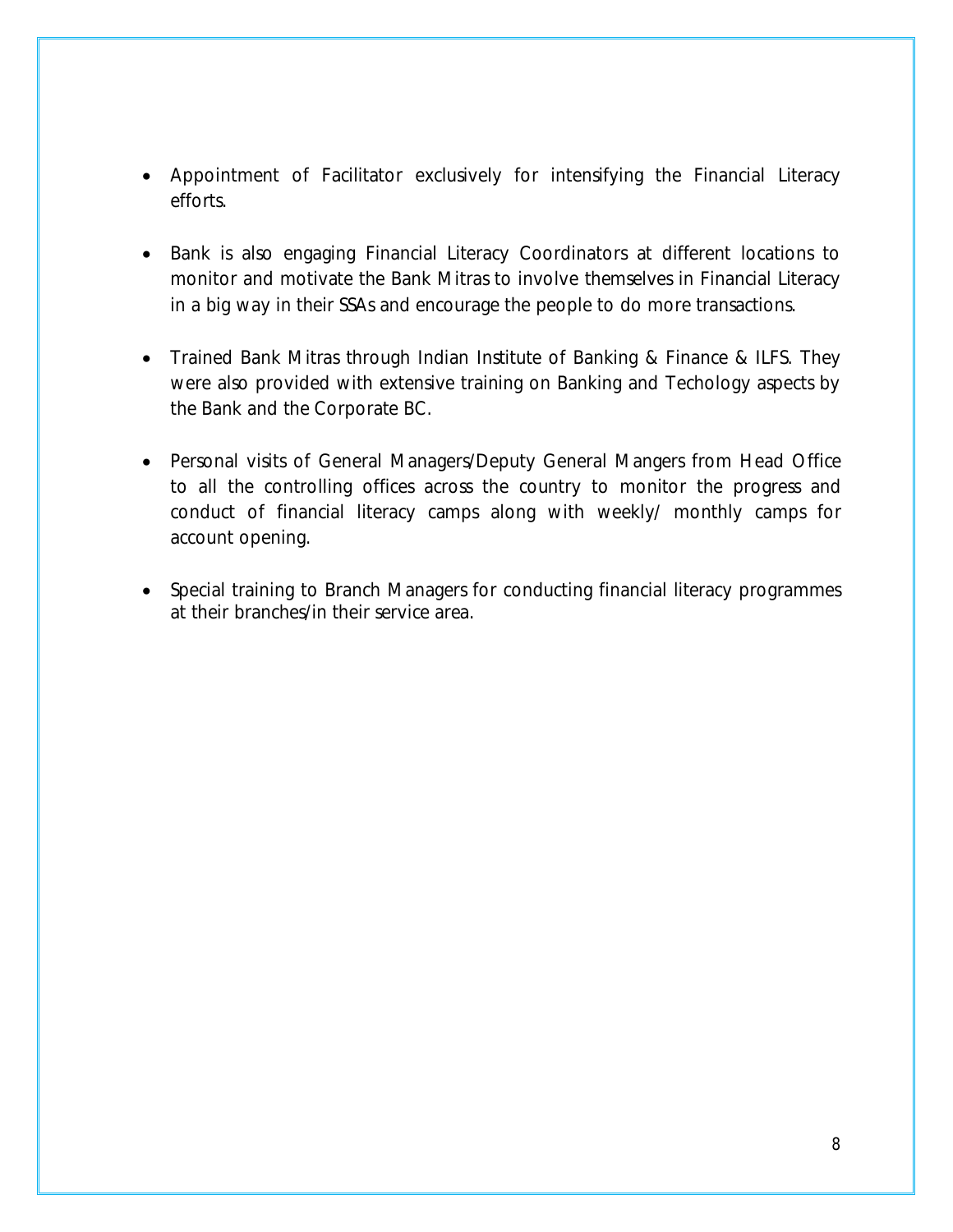#### **TRAINING OF OUR BANK MITRAS :**



We provided training to all our Bank Mitras on Financial Inclusion & Pradhan Mantri Jan Dhan Yojana. It was in addition to the training on using the Micro ATMs. By the time we started financial literacy camps, they were in a position to convince the village people and ensure their participation in the camps in large number.

#### **SPECIAL TRAINING TO OUR RURAL BRANCH MANAGERS :**

Special trainings were conducted for our Rural branch managers to sensitize them on PMJDY and how bring in the unbanked households to our fold.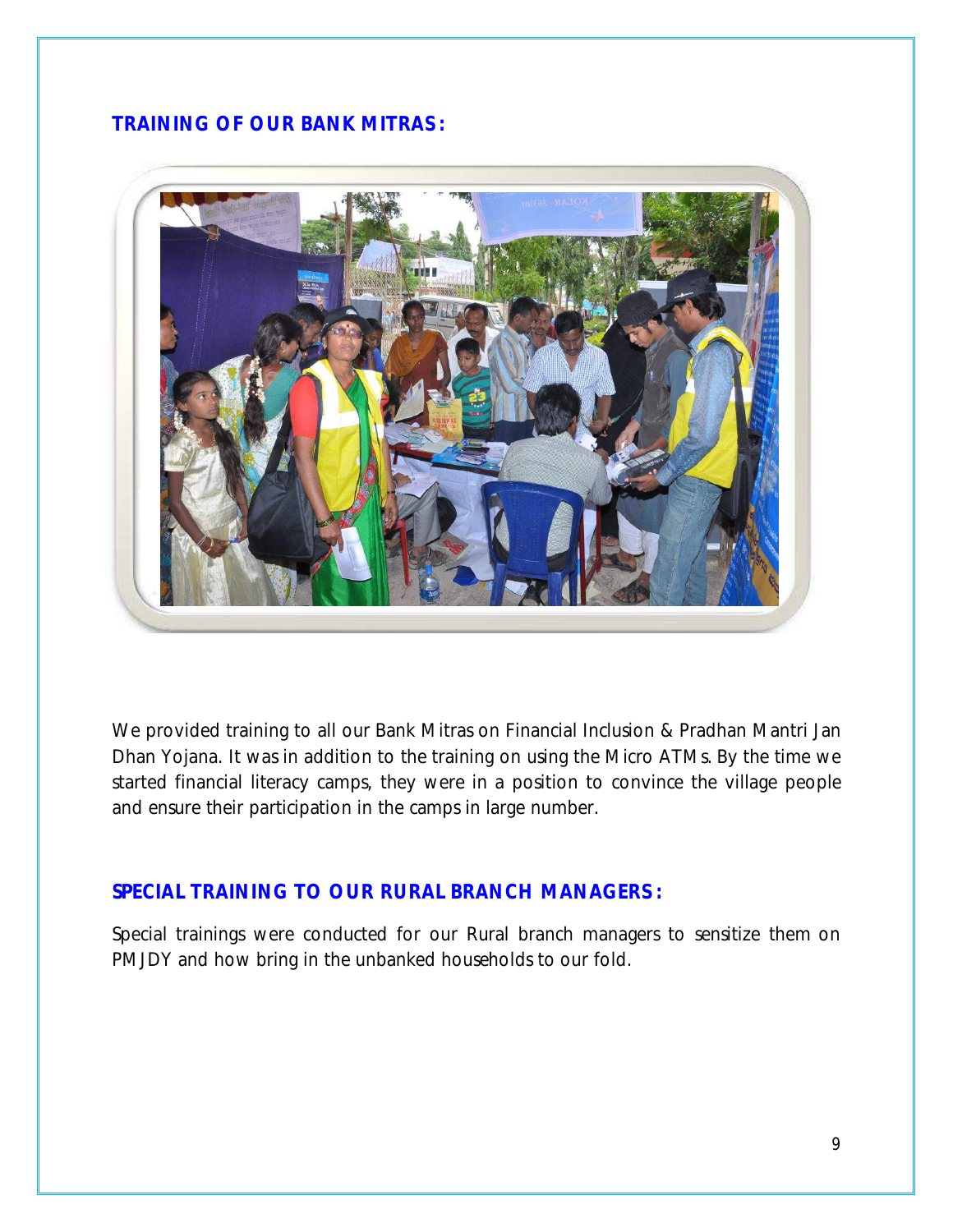## **APPOINTMENT OF FACILITATOR EXCLUSIVELY FOR INTENSIFYING THE FINANCIAL LITERACY EFFORTS :**

Bank has prioritized the segments of the PMJDY scheme with Financial literacy topping the list. The Bank permitted our Canara Financial Advisory Trust to induct ex General manager of the bank as a Facilitator for coordinating the efforts of both rural branches and Financial Literacy Centers to intensify the efforts to educate the public on banking and finance with particular reference to PMJDY scheme. This step has helped the bank to reach the last mile customers in the remote areas through the Financial Literacy camps.

## **PERSONAL VISITS OF GENERAL MANAGERS/DEPUTY GENERAL MANGERS FROM HEAD OFFICE TO ALL THE CONTROLLING OFFICES ACROSS THE COUNTRY :**

In order to percolate down the importance and seriousness of the scheme at the grass root level, the bank had deputed the GMs/DGMs from Head Office to all the controlling offices to educate the staff members on the scheme and with more stress on Financial Literacy. These executives from HO were deputed at the time of organizing the camps to guide the controlling offices in setting up the Financial Literacy Stalls and to monitor the performance. Irrespective of their location, our branches participated in the weekly and monthly camps by putting up the stall on financial literacy. The services of the counselors of all the Financial Literacy Centers were utilized in these camps.

The word of mouth publicity given by the participants motivated other unbanked households to participate in the next camps and get the financial literacy. They were eventually impressed by the knowledge gained and came forward in opening accounts. In fact, they guided unbanked households to participate in literacy camps and open their accounts with our Banks and Bank Mitras.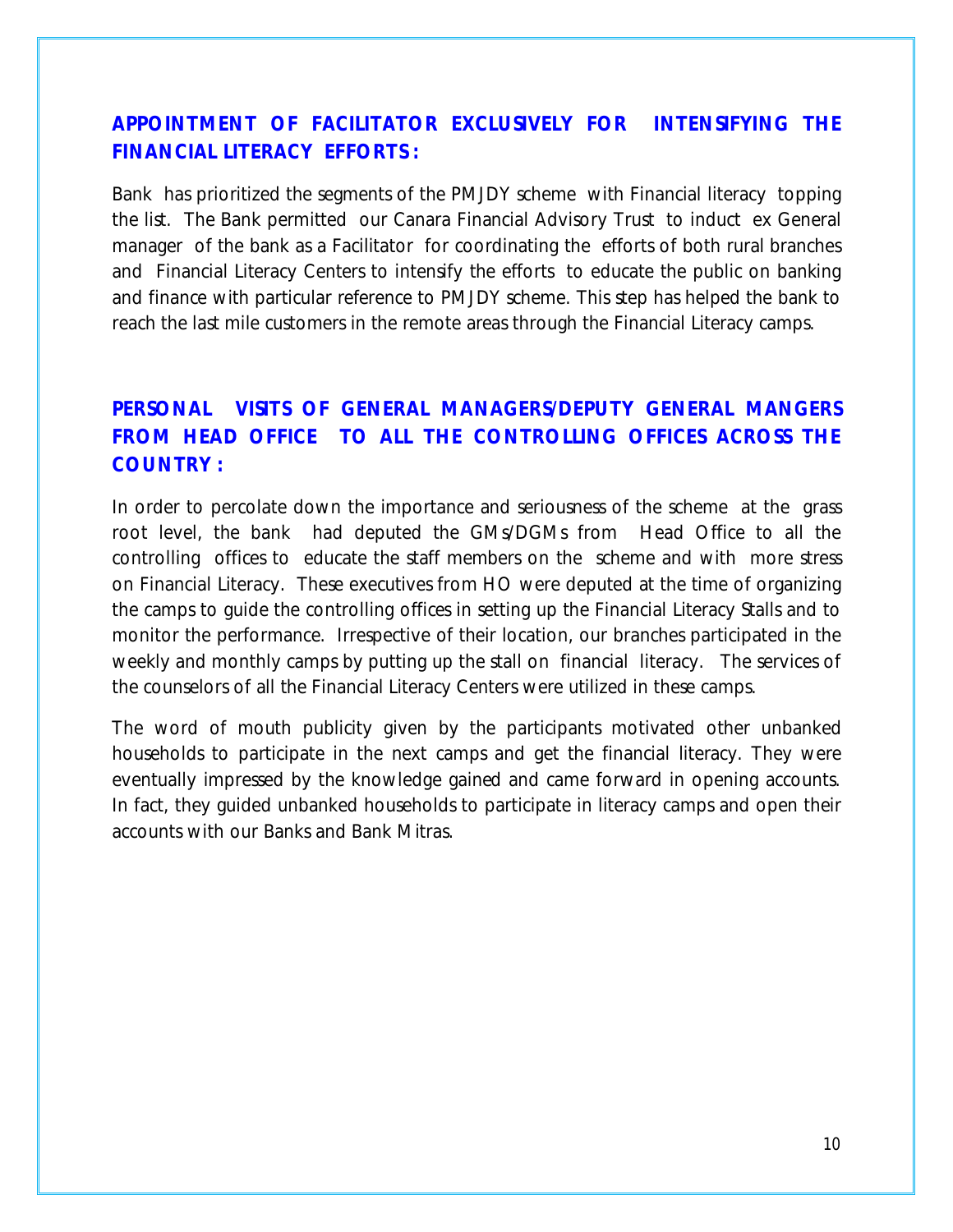**INVOLVEMENT OF FINANCIAL LITERACY CENTERS THROUGH OUR CANARA FINANCIAL ADVISORY TRUST(CFAT) :**



Our bank has set up a separate trust called Canara Financial Advisory Trust to open the Financial Literacy Centers(FLCS) and disseminate the Financial literacy. We have now 63 Financial Literacy Centers which are headed by the retired bankers. These FLCs are directly engaged in conducting the Financial literacy Camps on PMJDY, banking & Finance in association with our branches. Upon launching of PMJDY, these centers were advised to participate in the PMJDY camps and also to organise village level camps aggressively. This method was useful in spreading the inputs of PMJDY to the public. Financial literacy months were declared during which literacy camps were held throughout the country on daily basis.

Banners, posters and leaflets in vernacular languages were supplied in large numbers to all the branches/ FLCs and